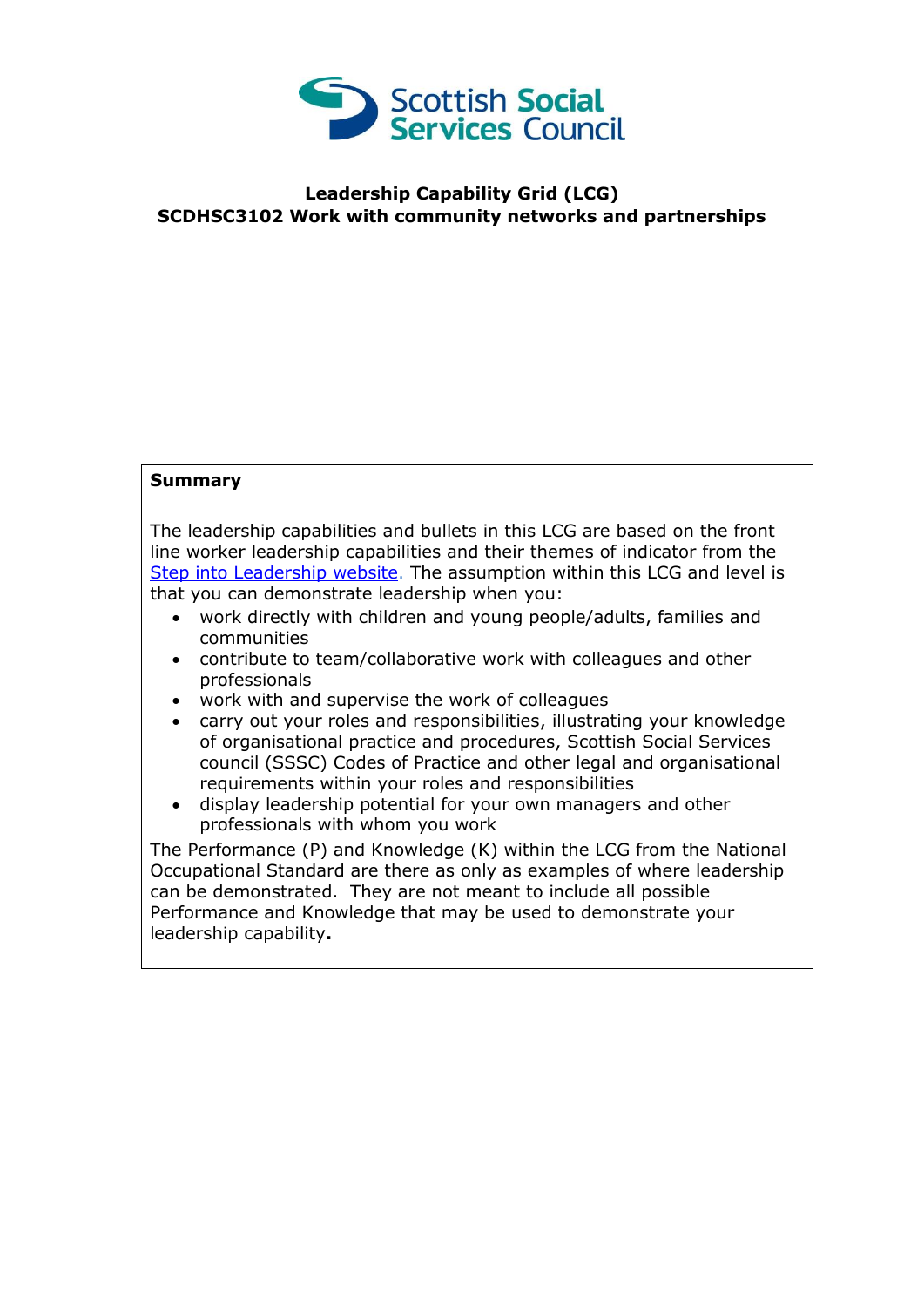

## **Leadership Capability Grid (LCG) SCDHSC3102 Work with community networks and partnerships**

| Leadership<br>capabilities         | When working with community networks and partnerships you can<br>demonstrate leadership capabilities by:                                                                                                                                                                                                                                                                                                                                                                                                                                                                                                                                                                                                                                                                                                                                                                                                                                                                                                                                                                                                                                                                                                                                                                                            |
|------------------------------------|-----------------------------------------------------------------------------------------------------------------------------------------------------------------------------------------------------------------------------------------------------------------------------------------------------------------------------------------------------------------------------------------------------------------------------------------------------------------------------------------------------------------------------------------------------------------------------------------------------------------------------------------------------------------------------------------------------------------------------------------------------------------------------------------------------------------------------------------------------------------------------------------------------------------------------------------------------------------------------------------------------------------------------------------------------------------------------------------------------------------------------------------------------------------------------------------------------------------------------------------------------------------------------------------------------|
| <b>Vision</b>                      | Providing a vision for those with whom you work and your organisation<br>when you:<br>See how best to make a difference when identifying potential for<br>community networks and partnerships $(P1,5-6; K1-5, 11, 16, 24-25,$<br>35-39, 41-47), participating as a member (P7-14; K35-39, 41-47),<br>providing information to inform the practice of networks (P15-20; K35-<br>39, 41-47) and through evaluation ( $P$ 21-23)<br>Communicate and promote ownership of the vision when identifying<br>potential for community networks and partnerships (P1,5-6; K1-5, 11,<br>16, 24-25, 35-39, 41-47), participating as a member (P7-14; K35-39,<br>41-47), providing information to inform the practice of networks (P15-<br>20; K35-39, 41-47) and through evaluation (P21-23; K47)<br>• Promote social service values through when identifying potential for<br>community networks and partnerships and evaluation $(P1, 5-6, 21-23;$<br>K1-5, 11, 16, 24-25, 35-39, 41-47), participating as a member (P7-14;<br>K35-39, 41-47) and providing information to inform the practice of<br>networks (P15-20; K35-39, 41-47)<br>See the bigger picture when demonstrating knowledge and practice of<br>organisational, local and national policies and procedures (All P; K6, 8-<br>9, 26-27, 32-34) |
| Self-<br>leadership                | Displaying self leadership when you:<br>• Demonstrate and adapt leadership when working with community<br>networks and partnerships (All P; K23, 35-39, 41-47)<br>Improve own leadership through evaluation and self-reflection (P21-<br>23; K23, 47)<br>• Take intelligent risks when working with community networks and<br>partnerships (P13-14; K26-31, 35-39, 41-47)<br>Demonstrate and promote resilience (All P; K3, 4, 19, 30, 35-39, 41-<br>47)<br>Challenge discrimination and oppression $(P14, K1, 4, 30, 35-39, 41-47)$                                                                                                                                                                                                                                                                                                                                                                                                                                                                                                                                                                                                                                                                                                                                                                |
| <b>Motivating</b><br>and inspiring | Motivating and inspiring others when you:<br>Inspire people by personal example ( $P7-23$ ; K14-20, 35-39, 41-47)<br>Recognise and value the contribution of others (All $P$ ; K9-10, 20, 35-39,<br>$41 - 47$ )<br>Support the creation of a learning and performance culture (P13-23;<br>$\bullet$<br>K16-20, 23, 35-39, 41-47)                                                                                                                                                                                                                                                                                                                                                                                                                                                                                                                                                                                                                                                                                                                                                                                                                                                                                                                                                                    |
| <b>Empowering</b>                  | Empowering people when you:<br>Enable leadership at all levels (All P; K8-9, 16-20, 35-39, 41-47)<br>Support the creation of a knowledge and management ( $P13-23$ ; K16-<br>20, 23, 35-39, 41-47)<br>Promote professional autonomy (P1-6, 13-23; K16-20, 23-25, 35-39,<br>$41 - 47$                                                                                                                                                                                                                                                                                                                                                                                                                                                                                                                                                                                                                                                                                                                                                                                                                                                                                                                                                                                                                |